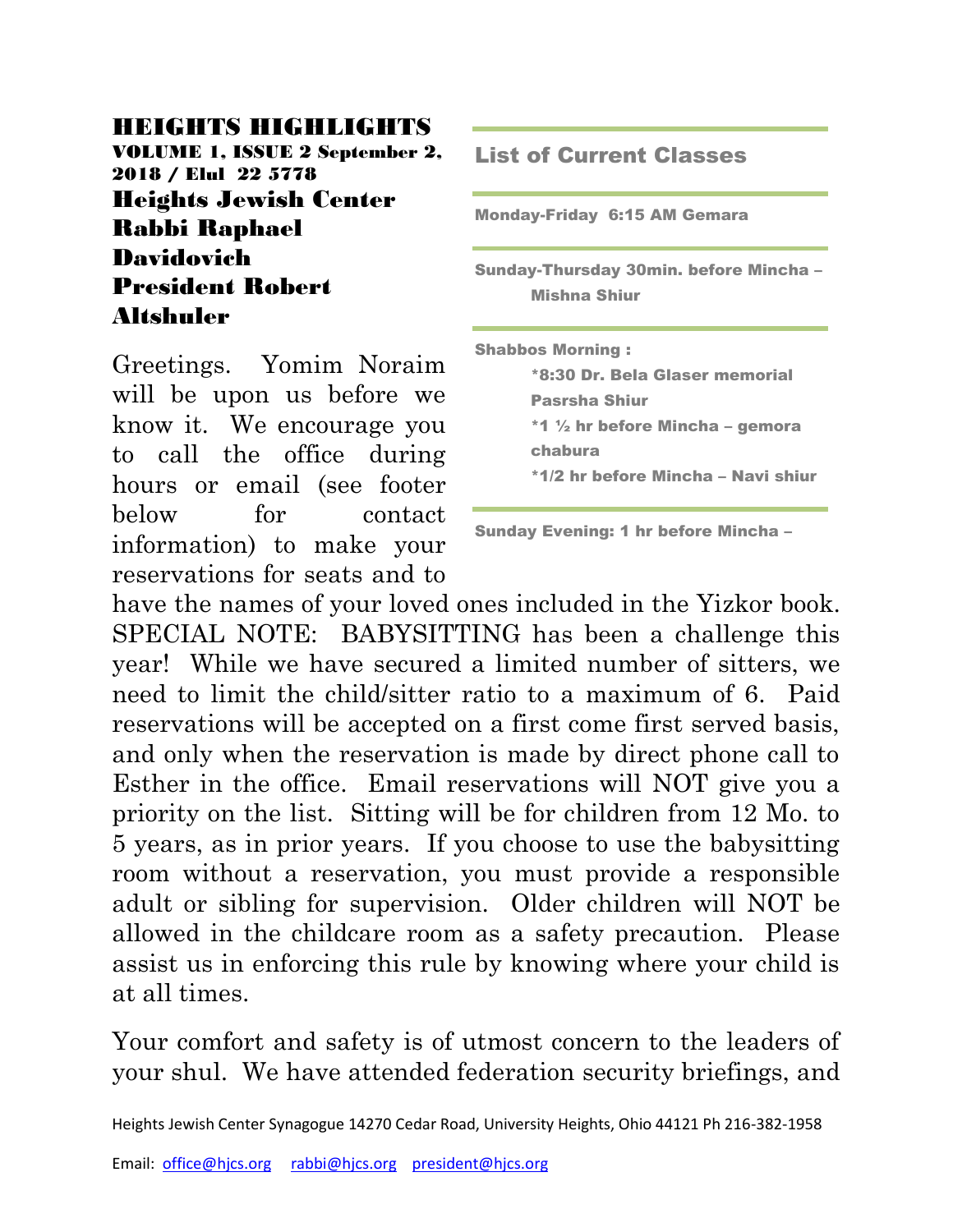will again have off duty police officers on site during davening. They are here for you. Be sure to thank them with a smile and a good word.

| DAVENING SCHEDULE    |                                            |                                                   |                                 |
|----------------------|--------------------------------------------|---------------------------------------------------|---------------------------------|
|                      | <b>ROSH</b><br>HASHANA<br>DAY <sub>1</sub> | <b>ROSH</b><br><b>HASHANA</b><br>DAY <sub>2</sub> | YOM KIPPUR                      |
|                      |                                            |                                                   |                                 |
| <b>SHACHRIS</b>      | RABBI<br><b>DAVIDOVICH</b>                 | HILLEL<br><b>SELTZER</b>                          | <b>HILLEL</b><br><b>SELTZER</b> |
| BAAL<br><b>KOREI</b> | <b>HILLEL</b><br><b>SELTZER</b>            | <b>HILLEL</b><br><b>SELTZER</b>                   | <b>HILLEL</b><br><b>SELTZER</b> |
|                      |                                            |                                                   |                                 |
| <b>MUSAF</b>         | <b>SIMCHA</b><br>MANN                      | <b>SIMCHA</b><br><b>MANN</b>                      | <b>SIMCHA</b><br><b>MANN</b>    |
|                      |                                            |                                                   | <b>HILLEL</b>                   |
| <b>MINCHA</b>        | PHIL SETNIK                                |                                                   | <b>SELTZER</b>                  |
| KOL<br><b>NIDREI</b> |                                            |                                                   | <b>SIMCHA</b><br><b>MANN</b>    |
|                      |                                            |                                                   |                                 |
| <b>NEILA</b>         |                                            |                                                   | <b>SIMCHA</b><br>MANN           |

#### NEW: Our sponsored KIDDUSH and Shalosh Seudas board will be printed anew for the upcoming year during Chol HaMoed Succos. If you know which Shabbos you want to sponsor, and get the information to the office in writing by Simchas Torah, your name will be pre printed as the sponsor and you will get a  $10\%$  DISCOUNT on the cost of the sponsorship.

## **Have you noticed a change?**

We hope you have enjoyed the weekly enhanced kiddushes. We estimate a need for about 15 people to assist in funding for these to continue when there is an un sponsored Shabbos.. If YOU are enjoying this Shabbos morning oneg, please consider joining this group of dedicated members by making a once per year contribution of \$100.00 earmarked to the Kiddush fund. Contact Shimshi Taub or Yosef Chaim Weiss for more information, or sent your contribution to the office clearly indicating 'kiddush fund'

Heights Jewish Center Synagogue 14270 Cedar Road, University Heights, Ohio 44121 Ph 216-382-1958